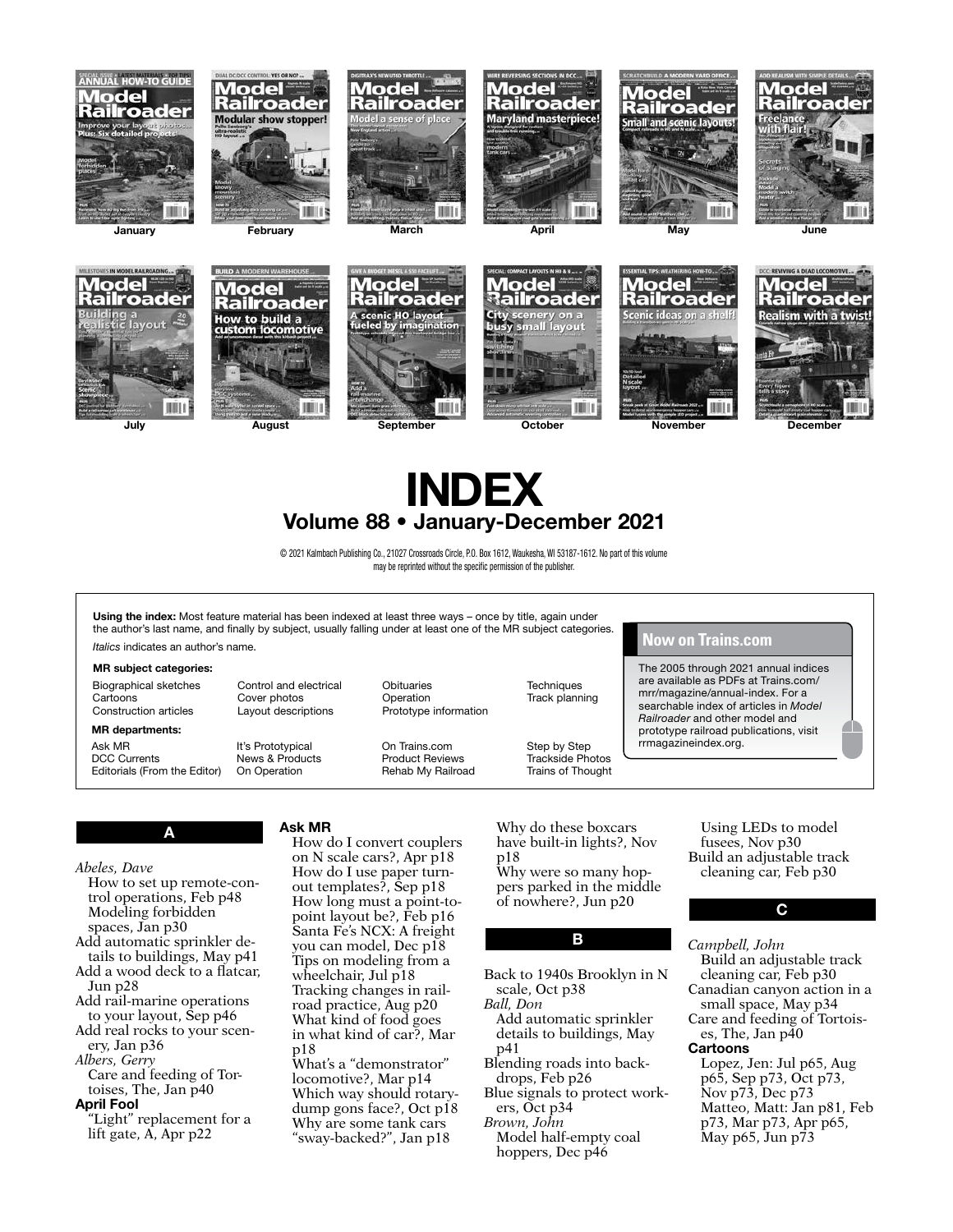Going Out East, Nov p40 *Condon, Gregg* Blending roads into backdrops, Feb p26 Foundations for structures, Jul p42 Construction articles: Layouts and modules Fresh take on handlaid track, A, Mar p30 Hidden Epoxy River Railroad, Oct p50 Modeling Thurmond, W.Va., in HO scale, Mar p42 See also Rehab My Railroad Construction articles: Miscellaneous Add automatic sprinkler details to buildings, May p41 Add rail-marine operations to your layout, Sep p46 Blue signals to protect workers, Oct p34 How to scratchbuild a semaphore, Dec p34 Installing fiber optic lighting, Jan p56 Modeling a flatcar load, Mar p48 Modeling a switch heater, Jun p32 Modeling in 1:1 scale, Apr p42 Scratchbuild a timber cribbing loading dock, Sep p51 Solder a simple pole gate, Apr p28 Construction articles: Rolling stock and locomotives Add a wood deck to a flatcar, Jun p28 Build an adjustable track cleaning car, Feb p30 Detail and weather war emergency hoppers, Oct p34 Kitbashing a Conrail C30- 7A, Aug p34 Model a ballast hopper, May p31 See also Rehab My Railroad Construction articles: Scenery Add real rocks to your scenery, Jan p36 Blending roads into backdrops, Feb p26 Detailing the foreground, Feb p24 Modeling a snowy mountain scene, Feb p32 Modeling forbidden spaces, Jan p30 Simple pine trees, Apr p32 Through the woods, Aug p30

*Ciesla, John F.*

Using grout to model soil, Jan p38 See also Rehab My Railroad Construction articles: **Structures** Foundations for structures, Jul p42 Make your own station kit, Feb p44 See also Rehab My Railroad Corrections Apr p10, Jun p18, Aug p12 Cover photos Abeles, Dave, Aug Ciesla, John F., Nov Lamoureux, Scott, May Mindheim, Lance, Oct Rickaby, Dave, June Sassi, Lou, Mar, Sep Søeborg, Pelle, Feb Stanley, Richard, Apr Stover, Brooks, Jan Vavra, John: Dec Wilson, Craig, Jul Creating better layout photos, Jan p50 Custom colors for static grass, Sep p34 D

#### DCC Currents

Adding sound to a Walthers E9A, May p44 Advanced automatic reversing controllers, Oct p54 Block detection for signaling, Sep p54 Controlling your Walthers turntable with DCC, Jul p46 DCC, DC, or both, Feb p54 Dealing with reversing sections, Apr p46 Digitrax UT6D throttle and Peco Unifrogs Intro to the Wiring for DCC website, Jan p60 New Walthers turnouts are here, The, Nov p54 Resistance soldering for track feeders, Jun p54 Resuscitating a lifeless locomotive, Dec p50 Upgrading entry-level DCC systems, Aug p46 Detail and weather war emergency hoppers, Oct p34 Detailing the foreground, Feb p24 Digging into N scale, Aug p40 *DiVito, Sammi* See also On Trains.com See also Product Reviews *Dziedzic, Jerry* See On Operation

E

#### **Editorials**

Big results from modestsized layouts, May p6 Dreaming, planning, and model railroading, Feb p6 Even better than the real thing, Jun p8 Finding inspiration in unexpected places, Sep p8 Hard work of having fun, The, Apr p6 Introducing the new Trains.com, Jan p6 Introducing the variable location layout, Nov p8 Know-how plus imagination equals success, Dec p8 Make room for modules!, Feb p6 Making a plan and sticking to it, Jul p8 No room for a railroad? Think again, Oct p8 Spanning the Great Divide, Aug p8 Every figure tells a story, Dec p30

#### F

*Feraca, John* Taking a journey on the Stone Canyon RR, Jun p42 Foundations for structures, Jul p42 *Frankrone, Bob* Add a wood deck to a flatcar, Jun p28 Freelancing vs. prototype modeling, Jul p28 Fresh start, A, Feb p38 Fresh take on handlaid track, A, Mar p30 *Fontaine, Ray and Mary Ann* Team effort on the B&M, A, Mar p36 From Rochelle to Atlanta, Jul p34

*Gauvreau, Nathan* Simple pine trees, Apr p32 Going Out East, Nov p40 *Grivno, Cody* See also News & Products See also Product Reviews See also Step by Step

G

#### H

Hidden Epoxy River Railroad, Oct p50 *Hough, R.G., V* Model a ballast hopper, May p31

How to scratchbuild a semaphore, Dec p34 How to set up remote-con-

trol operations, Feb p48 *Hughes, Dave*

Western Maryland's East Division, Apr p34

#### I-J

Into Canyon Country, Jan p42 Installing fiber optic lighting, Jan p56 It's Prototypical There's a prototype for everything!, Dec p66

### K

*Koester, Tony* Freelancing vs. prototype modeling, Jul p28 Learning on the job, Nov p48 Make your own station kit, Feb p44 Secrets of staging yards, Jun p50 See also Trains of **Thought** *Kruse, Daryl* From Rochelle to Atlanta, Jul p34



*Lamoureux, Scott* Canadian canyon action in a small space, May p34 Layout descriptions (by owner and name, followed by scale) Adler, Ed and Vicki: Eagle River Lines (HO), May p26 Ashland & Iron Mountain RR (On30), Jun p36 Ballschmeider, Mark: Ashland & Iron Mountain RR (On30), Jun p36 Boston & Maine (HO), Mar p36 Brooklyn Terminal (N), Oct p38 Campbell, George: Campbell Road (HO), Sep p38 Campbell Road (HO), Sep p38 Canadian National Ashcroft Subdivision (N), May p34 Ciesla, John F.: Eastport Branch, The (HO), Nov p40 CSX Thurmond, WV (HO), Mar p42 Danefield modules (HO), Feb p38 Eagle River Lines (HO), May p26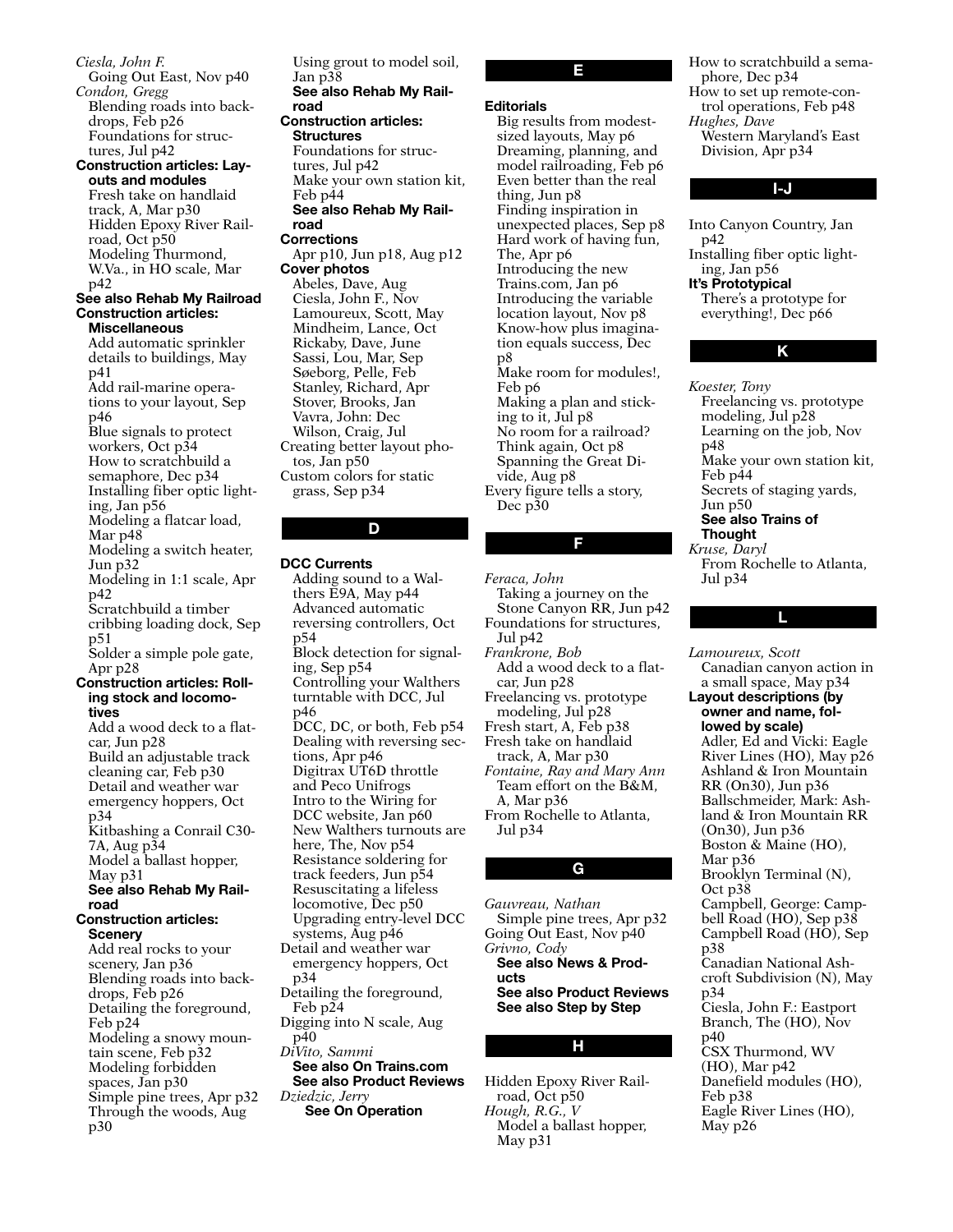Eastport Branch, The (HO), Nov p40 Feraca, John: Stone Canyon RR (HO), Jun p42 Fontaine, Ray and Mary Ann: Boston & Maine (HO), Mar p36 Hughes, Dave: Western Maryland Ry. East Branch (HO), Apr p34 Kruse, Daryl: UPRR Geneva Subdivision (N), Jul p34 Lamoureux, Scott: Canadian National Ashcroft Subdivision (N), May p34 Mindheim, Lance: Brooklyn Terminal (N), Oct p38 Minneapolis & St. Louis Story City Branch (HO), Mar p26 Montgomery & Cole Subdivision (N), Nov p48 Nawotka, Alex: Montgomery & Cole Subdivision (N), Nov p48 Propst, Clark: Minneapolis & St. Louis Story City Branch (HO), Mar p26 Royal Gorge Route (HO), Jan p42 Scale Rails of Southwest Florida: Royal Gorge Route (HO), Jan p42 Santa Fe Lines (HO), Dec p38 Santa Fe Shortline (HO), Oct p44 Savage, David W.: UDIG Ry. and E&B RR (N), Aug p40 Søeborg, Pelle: Danefield modules (HO), Feb p38 Stallman, Ron: Santa Fe Shortline (HO), Oct p44 Stone Canyon RR (HO), Jun p42 UDIG Ry. and E&B RR (N), Aug p40 UPRR Geneva Subdivision (N), Jul p34 Vavra, John: Santa Fe Lines (HO), Dec p38 Western Maryland Ry. East Branch (HO), Apr p34 Learning on the job, Nov p48

### M

Make your own station kit, Feb p44 *Mashino, Dave* How to scratchbuild a semaphore, Dec p34 *Matteo, Matt* See Cartoons *McCarty, Paul Jack* Installing fiber optic lighting, Jan p56 *McLaughlin, Bob* Into Canyon Country, Jan p42

Michigan mining road in On30, A, Jun p36 *Mindheim, Lance* Back to 1940s Brooklyn in N scale, Oct p38 Custom colors for static grass, Sep p34 Modeling Thurmond, W.Va., in HO scale, Mar p42 Using grout to model soil, Jan p38 Model a ballast hopper, May p31 Model half-empty coal hoppers, Dec p46 Modeling a flatcar load, Mar p48 Modeling a snowy mountain scene, Feb p32 Modeling a switch heater, Jun p32 Modeling forbidden spaces, Jan p30 Modeling in 1:1 scale, Apr p42 Modeling Thurmond, W.Va., in HO scale, Mar p42 N

*Neale, Bill* With a little help from their friends, May p26 News & Products Athearn announces new HO Genesis models, Aug p14 Atlas buys select MTH O scale tooling, Jun p12 Broadway Limited announces Paragon4 line, Jul p12 General is next Walthers name train, The, Oct p12 Grivno receives award, Dec p12 Milwaukee's 2021 Trainfest cancelled, Sep p12 More show cancellations, Feb p10 NMRA cancels 2021 National Convention, Apr p12 *Trains* magazine hiring, Dec p13 ScaleTrains.com acquires MTH HO, S tooling, May p10 Walthers 2021 National Model Railroad Build-Off, May p10 Walthers purchases Chooch Enterprises, Jan p10

#### **Obituaries**

Claudino, John, Dec p13 Fiehmann, Donald E., Jun p13

O

Kalmbach, Charles A., Dec p13 Mucci, Patrick J., Mar p9 Ro, Charles F., Sr., Mar p9 Weaver, Robert, Nov p13 On Operation 21st-century train orders, Sep p62 Going to rules school, Nov p60 Is superiority complex?, Dec p54 Moving work trains, Apr p54 Operation made simple, Aug p54 Reading train registers, May p54 Ritual of train registers, The, Mar p60 Sign, sign, everywhere a sign, Jun p62 Tower mysteries revealed, Oct p62 Train on Branch, Feb p62 Unexpected rewards of one-man crews, The, Jul p54 When green means go, Jan p70 On Trains.com Jun p6, Jul p6, Aug p6, Sep p6, Oct p6, Nov p6, Dec p6 **Operation** How to set up remote-control operations, Feb p48 *Otte, Steven* See also Ask MR See also Product Reviews See also Trackside Photos

#### P-Q

*Pagano, Mike* Add rail-marine operations to your layout, Sep p46 *Popp, David* See Rehab My Railroad Product Reviews: Cars, freight AAR 40-foot steel boxcar (O), Atlas O, May p51 ACF 2-bay covered hopper (HO), Accurail, Sep p60 Greenville 86-foot highcube boxcar (HO), Tangent, Dec p59 MR&T 45th anniversary 50-foot boxcar (HO), Accurail/Kalmbach Hobby Store, Jan p67 NSC 53-foot, 17-post well car (N), Jacksonville Terminal Co., Nov p59 NSC 60-foot high-cube double-door boxcar (N), Micro-Trains, Dec p58 NSC Super Stack 53-foot well car (N), Jacksonville Terminal Co., Feb p60

PS-1 40-foot combinationdoor boxcar (HO), Tangent, Aug p51 PS 4427 covered hopper (N), Athearn, Apr p50 Railgon 53-foot gondola (HO), Walthers, Jul p51 Standard-cupola caboose (HO), Walthers, Nov p58 Trinity Backpacker well car (HO), ScaleTrains. com, May p50 UP CA-8 caboose (HO), Athearn, Mar p57 USRA 40-foot boxcar (HO), Walthers, Apr p51 Product Reviews: Cars, passenger Amtrak Horizon cars (HO), Rapido, May p52 P-S 56-seat coach (N), RailSmith, Jun p60 Product Reviews: Locomotives, diesel Alco RSD-5 (HO), Atlas, Mar p54 EMD FP7/F7B (HO), Walthers, Dec p56 EMD GP18 (HO), Athearn, Nov p56 EMD GP38 (N), Atlas, Jan p64 EMD SD45 (HO), ScaleTrains.com, Feb p56 EMD SD60M (HO), Athearn, Aug p48 EMD SD80MAC (HO), Athearn, Jun p58 EMD SW1200 (HO), Rapido, Oct p56 GE Dash 8-40B (HO), Atlas, Sep p58 GE Dash 8-40CM (N), Rapido, Feb p58 GE ES44ACs (HO), ScaleTrains.com, Jun p56 GE U23B (HO), Atlas, Oct p58 MLW M420 (HO), Rapido, Jul p50 Siemens SC-44 Charger (HO), Bachmann, Apr p48 Product Reviews: Locomotives, other UP standard turbine (N), ScaleTrains.com, Sep p56 Product Reviews: Locomotives, steam NYC J-3a 4-6-4 Hudson (N), Bachmann, Jul p48 UP Big Boy no.  $4014$  (HO), Trix, Jan p62 Product Reviews: Miscellaneous 53-foot high-cube containers (N), Jacksonville Terminal Co., Aug p52 Product Reviews: Structures 36-foot gallows turntable (On30), Kitwood Hill Models, Mar p56 Modern suburban station (HO), Walthers, Sep p61